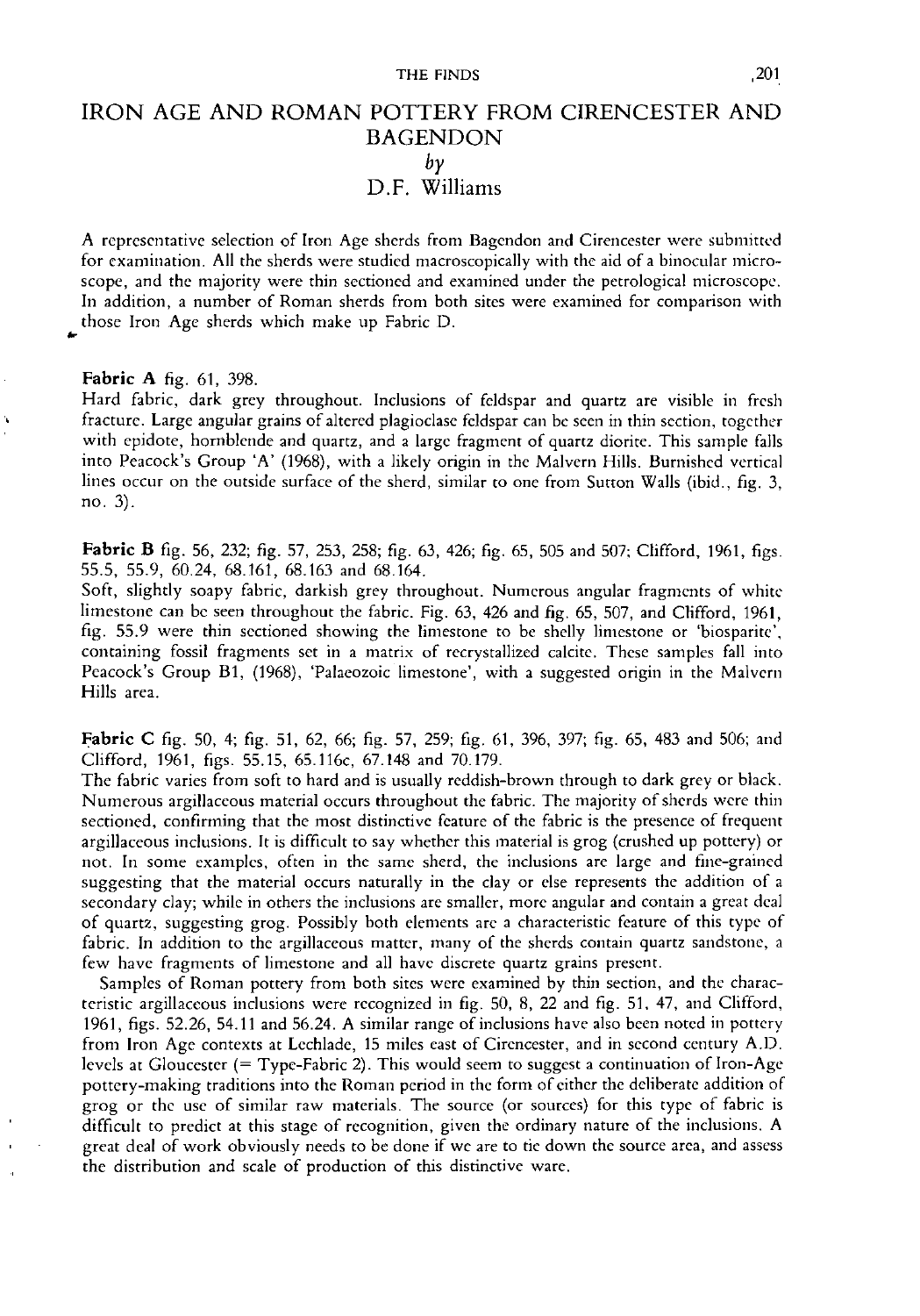### **Fabric 0** Clifford, 1961, fig. 60.3

 $\mathcal{A}^{\mathcal{A}}$ 

Moderately hard fabric, reddish-brown throughout, and heavily charged with ooliths. Thin sectioning reveals the ooliths more clearly, and it is possible to see their concentric structure within the limestone body. Bagcndon is situated on Great Oolite Beds and so a local origin is quite possible, though oolitic grains were noted in a sherd from Cleeve Hill in Peacock's B2 Group, which may suggest a source further afield.

 $\bar{\mathbf{r}}$ 

 $\overline{a}$ 

 $\mathbf{z} = \mathbf{z}$ **j.,hd,**  $\sigma_{\rm{max}}$ 

 $\epsilon=1.5$  $\mathbf{q}$  , where ※ 4秒

 $\bar{z}$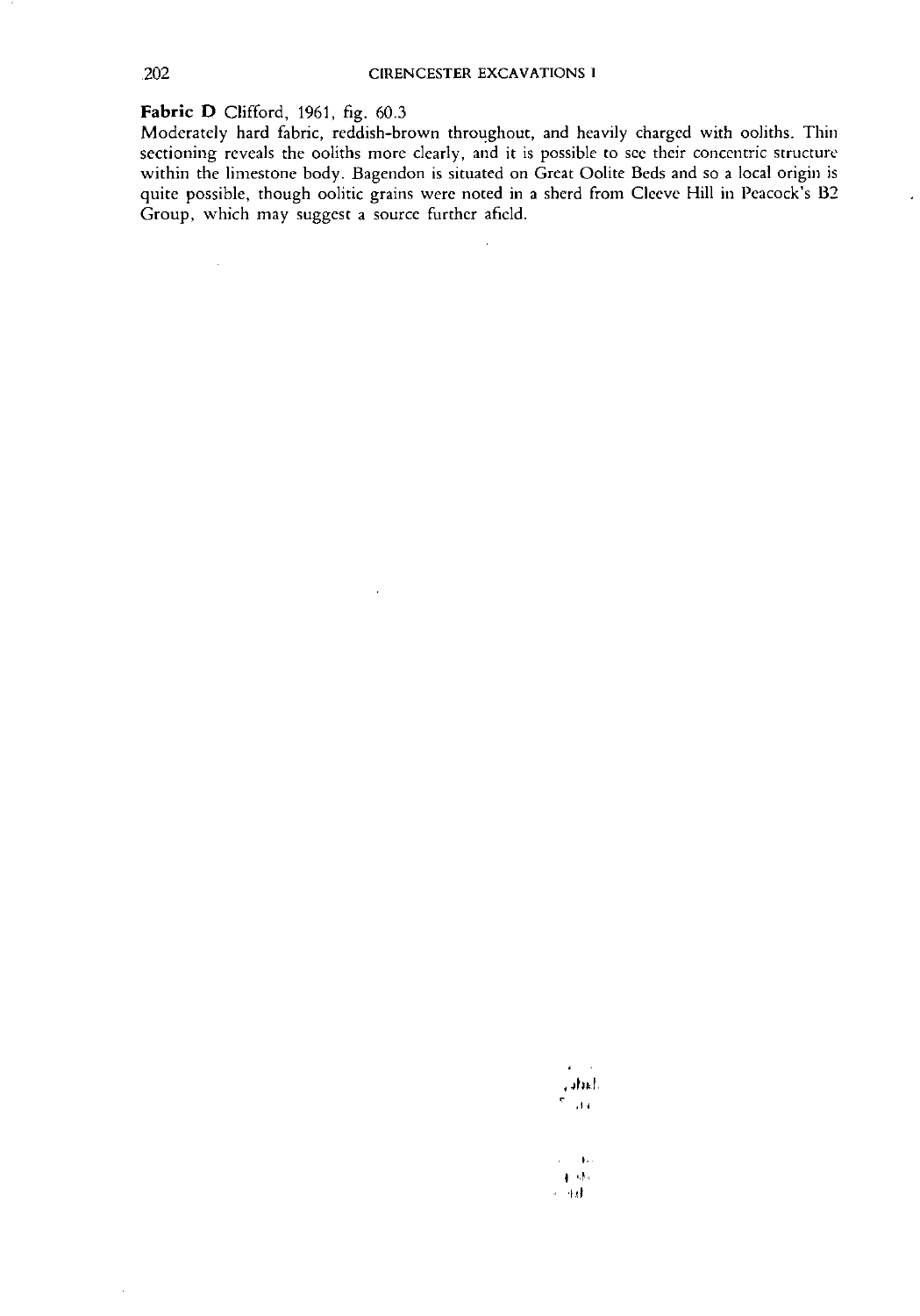### **GRAFFITI** *by* **Mark** Hassall

**1. AH VIII + P.H. 7,** (see also fig. 50, 10)

Sherds from the body and rim of a mortarium in orange fabric with grey core found in a post hole attributed to the first century military occupation. A graffito cut before firing reads ...] AIVP N FAC

The last three letters might stand for n(umero) fac(ta) or similar. (Hassall and Tomlin, 1977, 440, no. 76)

#### **2. DK I 110,** (see also fig. 53, 118)

Sherd of vessel with spout in orange fabric found in 1974 in the filling of a slot for a timber sleeper beam attributed to the military phase. A graffito, probably complete at the beginning, traced before firing on the flat horizontal shoulder of the vessel reads

]~!Vn uvn

(Hassall and Tomlin, 1977, 440, no. 75)

" III ;1 II'

..



Fig. 66. Graffiti (1:2)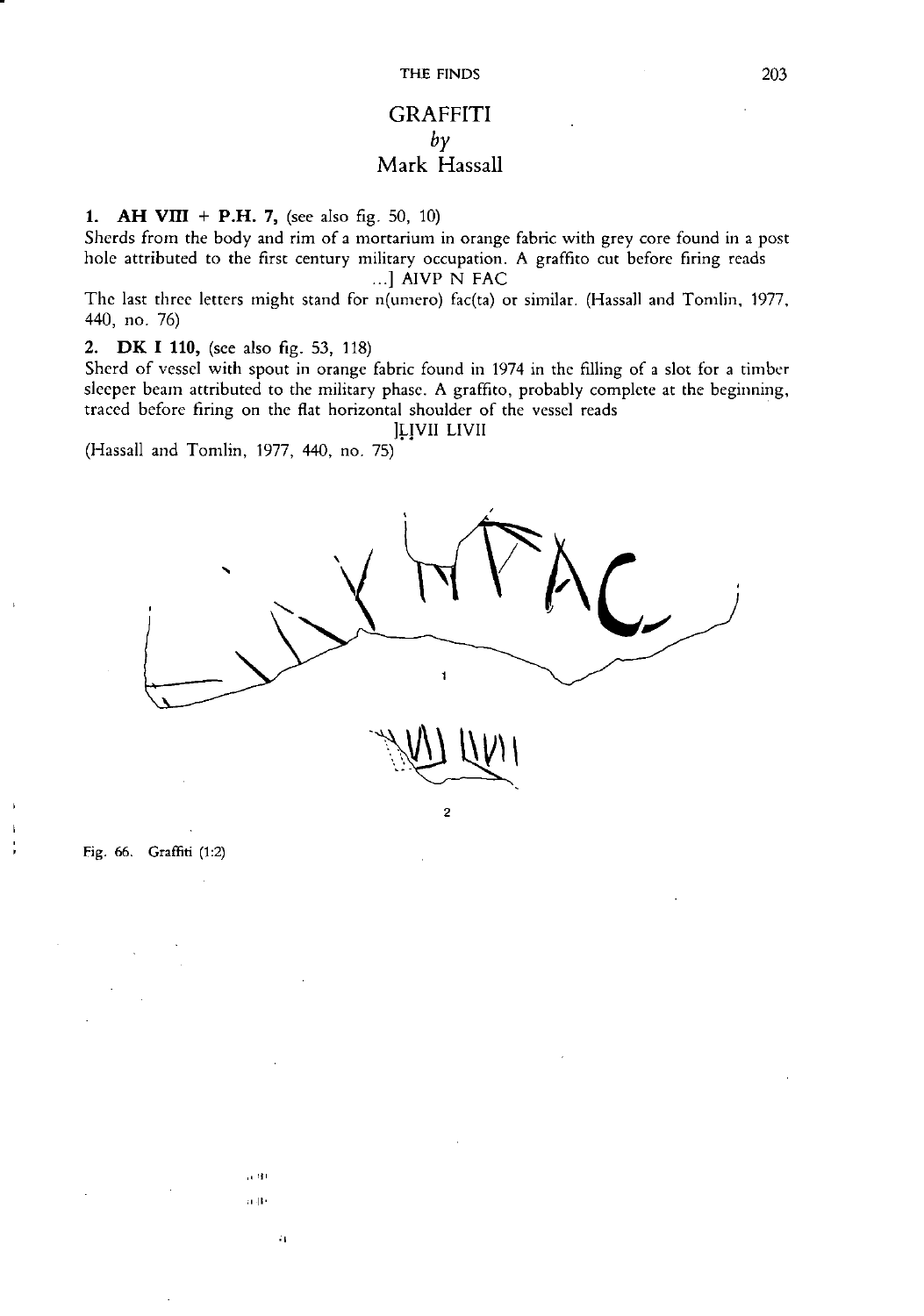## **TABLE 3 POTTERY UNILLUSTRATED**

During the editorial stage the main text of the pottery report was reduced by the removal of all unillustrated groups as well as some of the unillustrated material from the published groups. This material appears in the following tables where contexts are listed in the same sequence as the pottery report.

|                             |                                        |                   |                | <b>COARSE WARES</b>                 |                                           |       |                          |
|-----------------------------|----------------------------------------|-------------------|----------------|-------------------------------------|-------------------------------------------|-------|--------------------------|
|                             | $1 - 5$                                | $6 - 10$          | $11 - 15$      | $16 - 20$                           | 23-27                                     | 28-33 | $41-6$ ; $49$ ;<br>74;76 |
| AH VIII 116                 | $1(2):2(1)$ :<br>$3(1):4(1)$ :<br>5(1) |                   |                |                                     |                                           |       |                          |
| AH VIII 93                  |                                        | 6(1)              |                |                                     |                                           |       |                          |
| (AH VIII 76)                | 4(1)                                   |                   |                |                                     |                                           |       |                          |
| AH VIII 75                  | 4(2)                                   | 7(1)              |                |                                     |                                           |       |                          |
| (AH VIII P.H.3)             | 5(1)                                   |                   |                |                                     |                                           |       |                          |
| $(AH$ VIII Pit 1)           |                                        |                   | 12(1)          |                                     |                                           |       |                          |
| (AH VIII 86)<br>AH VIII 91  |                                        | 7(1)<br>6(1)      |                |                                     |                                           |       |                          |
| AH VIII P.H.4               | 4(1)                                   | 10(1)             |                |                                     |                                           |       |                          |
| AH VIII P.H.7               |                                        |                   |                |                                     |                                           |       |                          |
| AH VIII 100                 | 4(1):5(1)                              |                   |                |                                     |                                           |       | 44(1)                    |
| AH VIII 83                  |                                        | 6(1)              |                |                                     |                                           |       |                          |
| AH VIII 96<br>AH VIII 78    | 5(2)                                   | 6(1):9(1)         | 11(1)          |                                     |                                           |       |                          |
| AH VIII 68                  | 3(1):4(1)<br>5(1)                      | 8(1):10(1)        |                |                                     |                                           |       |                          |
| (AH VIII 103)               |                                        |                   |                | 17(1)                               |                                           |       |                          |
| (AH VIII 28)                | 4(1)                                   | 9(1)              |                |                                     |                                           |       | 41(1)                    |
| (AH VIII 27)                |                                        |                   |                |                                     | 22(1)                                     |       |                          |
| AG II 48                    | 5(1)                                   |                   |                |                                     |                                           |       |                          |
| AG II 42<br>AG II 41        |                                        | 6(1)<br>6(2)      | 13(1)<br>14(1) |                                     |                                           |       |                          |
| AG III 49                   |                                        | 6(1)              | 14(1): 19(1)   |                                     |                                           |       |                          |
| AG III 43                   |                                        |                   | 13(1)          |                                     |                                           |       |                          |
| AG II 36:46;                | 4(3):5(4)                              | 6(7):8(1)         |                | $11(1):13(1)$ $16(4):17(3)$ $23(1)$ |                                           |       |                          |
| & III 38 + 39 $\int$        |                                        | 9(3)              |                | 19(3):20(1)                         |                                           |       |                          |
| AE V 21                     | 3(1)                                   | 6(1)              |                | 17(2)                               | 26(1)                                     |       |                          |
| AE II P.H.3 + 1             | 5(1)                                   |                   |                | 17(1):20(1)                         |                                           | 31(1) |                          |
| (AE V 20)                   |                                        | 6(2)              |                | 17(2)                               | 25(1)                                     | 28(1) |                          |
| (AE VII P.H.1)              | 5(2)                                   |                   |                |                                     |                                           |       |                          |
| AE V 19<br><b>AE III 16</b> |                                        | 8(1)              | 11(1)          | 17(1)                               | 25(1)                                     |       |                          |
| AE II 10 +                  |                                        |                   |                | 17(1/2)                             |                                           |       |                          |
| III 16                      |                                        |                   |                |                                     |                                           |       |                          |
| AE I 10                     | 5(1)                                   | 6(1)              |                | 17(2)                               |                                           |       |                          |
| (DM I 133)                  | 4(3)                                   | 6(3)              | 13(1)          | 17(5)                               |                                           |       |                          |
| DM I 144                    | 1(1):4(1)<br>5(2)                      | 6(2):8(1)<br>9(1) |                | $16(1): 17(2)$ 24(1)                |                                           |       |                          |
| DK 1 111                    |                                        |                   |                |                                     | 25(1)                                     |       |                          |
| DK I 119 $\equiv$           | 4(2):5(1)                              | 6(7):8(1)         | 13(1)          | 17(3)                               | $23(3):24(2)$ 31(1)                       |       |                          |
| DK II 48                    |                                        | 9(2):10(1)        |                |                                     |                                           |       |                          |
| (DM 1 132)<br>Pit Filling   | 4(2)<br>4(5):5(4)                      | 6(3):9(6)         | 13(2)<br>11(2) | 16(2):17(9):23(1)                   |                                           |       |                          |
| DM I 154 etc.               |                                        | 10(1)             |                | $20(4)$ :                           |                                           |       |                          |
| U.L. DM I 145               | $5(1)$ :                               | 6(2):9(1)         | 12(1)          | 17(1):20(1)                         |                                           |       |                          |
| (DM I 143)                  |                                        | 6(1)              | 13(1)          | 17(2)                               |                                           |       |                          |
| DK I 116<br>DK 11 45        | 4(1):5(7)                              | 6(4):9(4)         |                |                                     | $17(1):19(1)$ $23(1):25(1)$ $28(2):31(1)$ |       |                          |
| (DK II 47)                  |                                        | 6(1)              |                | 17(1)                               |                                           | 31(1) | 49(1)                    |
| DK 1 105                    |                                        | 10(1)             |                |                                     | 23(2)                                     |       |                          |
| DK I 109                    | 4(1):5(5)                              | 6(3):8(2)         |                | 16(2):17(1)                         |                                           | 31(1) |                          |
|                             |                                        | 9(2)              |                | 20(1)                               |                                           |       |                          |
| (DK I 108)<br>Pit           | 4(1):5(5)                              | 6(4):9(1)         |                | 17(2)                               | 23(1)<br>23(3):27(1)                      |       |                          |
| DK 1 115 etc                |                                        |                   |                |                                     |                                           |       |                          |
|                             |                                        |                   |                |                                     |                                           |       |                          |

1

 $\mathbf{I}$ 

204

 $\ddot{\phantom{a}}$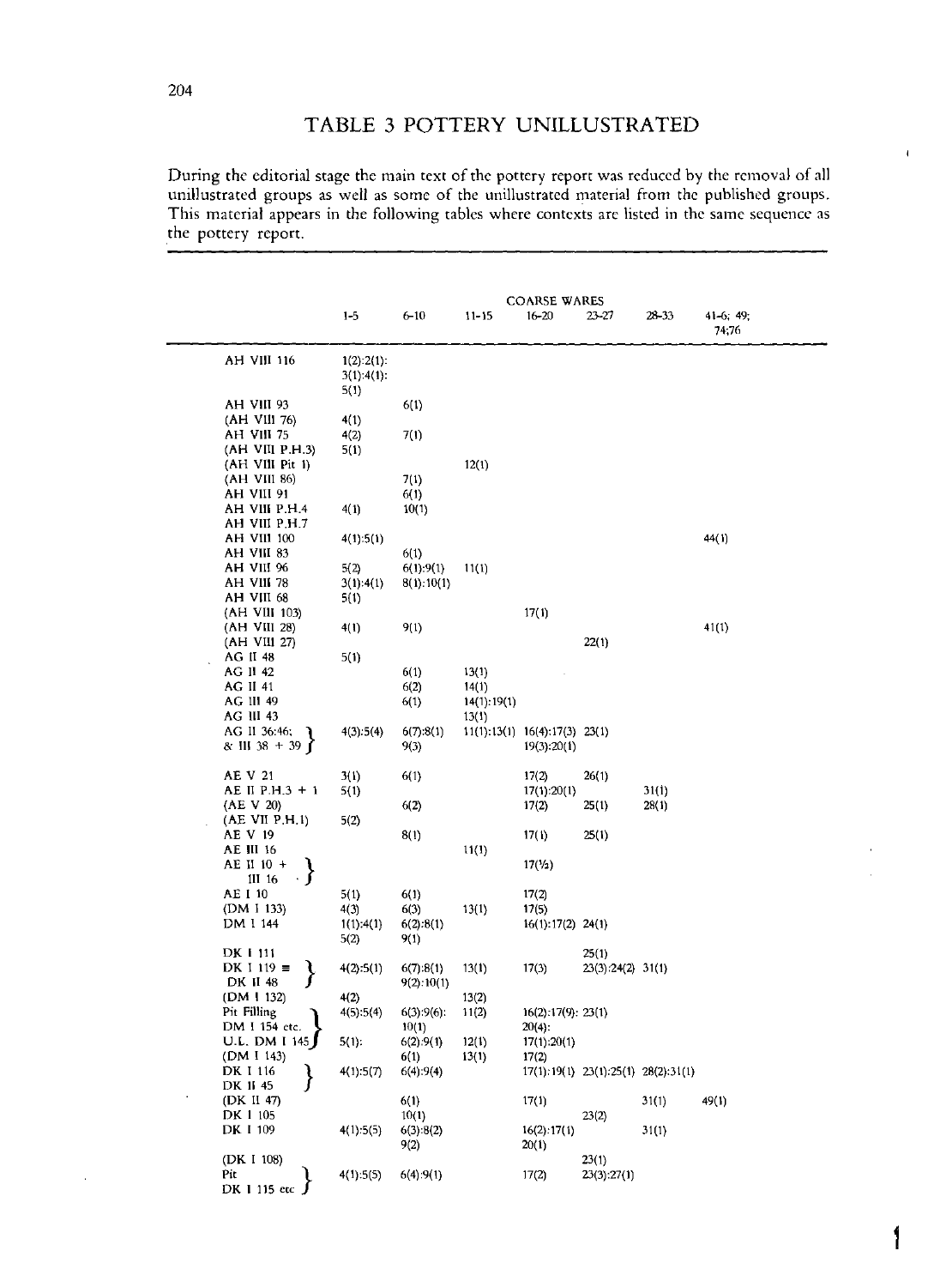#### THE FINDS 205

Contexts in parentheses indicate those groups containing no illustrated material. The numbers appearing in the columns' are fabric numbers followed by the minimum number of vessels in parentheses. The presence of samian and Gallo-Belgic (TN) wares in a context are indicated by 'X' in the two final columns; dating is given in the relevant specialist reports.

| COLOUR-<br>COATED+                                      | MICA-<br>COATED | FINE-<br><b>WARES</b>                  | <b>MORTARIA</b> | <b>AMPHORAE</b>            |             | SAMIAN                    |                           |
|---------------------------------------------------------|-----------------|----------------------------------------|-----------------|----------------------------|-------------|---------------------------|---------------------------|
| <b>GLAZED</b><br>54-8: 61: 64: 52-3: 55: 61:<br>75: 112 | WARES<br>64.    | 21: 22: 48:<br>51: 59: 63:<br>65: 113: | $67 - 73$       | 34-40: 47:<br>62: 66: 77-9 | T-N         |                           |                           |
| 56(1)                                                   |                 |                                        |                 |                            |             | $\mathbf x$               | AH VIII 116               |
|                                                         |                 |                                        |                 |                            |             |                           | AH VIII 93                |
|                                                         |                 |                                        |                 |                            |             |                           | (AH VIII 76)              |
|                                                         |                 |                                        |                 | 47(1)                      |             | х                         | AH VIII 75                |
|                                                         |                 |                                        |                 |                            |             |                           | (AH VIII P.H.3)           |
| 56(2)                                                   |                 |                                        |                 |                            |             |                           | (AH VIII Pit 1)           |
|                                                         |                 |                                        |                 |                            |             |                           | (AH VIII 86)              |
|                                                         |                 |                                        |                 |                            |             |                           | AH VIII 91                |
|                                                         |                 |                                        |                 |                            |             |                           | AH VIII P.H.4             |
|                                                         |                 |                                        | 70(1)           |                            |             | X                         | AH VIII P.H.7             |
| 56(1)                                                   |                 |                                        |                 |                            |             |                           | AH VIII 100               |
| 56(1)                                                   |                 |                                        |                 |                            |             |                           | AH VIII 83                |
| 56(1)                                                   |                 |                                        |                 |                            |             | X                         | AH VIII 96                |
| 56(1)                                                   |                 |                                        |                 |                            |             | X                         | AH VIII 78                |
|                                                         |                 |                                        |                 |                            |             |                           | AH VIII 68                |
|                                                         |                 |                                        |                 |                            |             | X                         | (AH VIII 103)             |
|                                                         |                 |                                        |                 |                            |             |                           | (AH VIII 28)              |
|                                                         |                 |                                        |                 |                            |             |                           | (AH VIII 27)              |
|                                                         |                 |                                        |                 |                            |             |                           | <b>AG II 48</b>           |
|                                                         |                 |                                        |                 |                            |             |                           | AG II 42<br>AG II 41      |
|                                                         |                 |                                        |                 |                            |             | $\mathbf x$               | AG III 49                 |
|                                                         |                 |                                        |                 |                            |             | $\mathbf x$               | AG III 43                 |
|                                                         |                 |                                        |                 | 34(1)                      |             | X                         | AG II 36:46               |
|                                                         |                 |                                        |                 |                            |             |                           | $& 1138 + 39$             |
|                                                         |                 | $21(1)$ :48(1)                         |                 |                            |             | X                         | AE V 21                   |
|                                                         |                 |                                        |                 |                            |             |                           | AE II P.H.3 + 1           |
|                                                         |                 |                                        |                 |                            |             |                           | (AE V 20)                 |
|                                                         |                 |                                        |                 |                            |             |                           | (AE VII P.H.1)            |
|                                                         |                 |                                        |                 |                            |             |                           | AE V 19                   |
|                                                         |                 |                                        |                 |                            |             | X                         | AE III 16<br>AE II 10 &   |
|                                                         |                 |                                        |                 |                            |             | $\mathbf x$               | III 16                    |
|                                                         |                 |                                        |                 | 40(1)                      |             | $\mathbf x$               | AE I 10                   |
| 56(1)                                                   |                 |                                        |                 |                            |             | X                         | (DM 1 133)                |
|                                                         |                 | 22(1)                                  |                 |                            |             | $\boldsymbol{\mathsf{x}}$ | DM I 144                  |
|                                                         |                 |                                        |                 |                            |             |                           | DK 1 111                  |
|                                                         |                 |                                        |                 |                            |             | $\boldsymbol{\mathsf{x}}$ | $DK 1 119 =$              |
|                                                         |                 |                                        |                 |                            |             |                           | DK II 48                  |
|                                                         |                 | 22(1)                                  |                 |                            |             | $\mathbf x$               | (DM I 132)<br>Pit Filling |
|                                                         |                 |                                        | 67(1):72(1)     | 35(1)                      |             | $\mathbf x$               | DM I 154 etc.             |
|                                                         |                 |                                        |                 |                            |             | Х                         | U.L. DM 1 145             |
|                                                         |                 |                                        |                 |                            |             | $\mathbf x$               | (DM I 143)                |
|                                                         |                 | 22(1)                                  |                 | 40(3)                      |             | $\mathbf x$               | DK I 116                  |
|                                                         |                 |                                        |                 |                            |             |                           | DK II 45                  |
|                                                         |                 |                                        |                 |                            |             | $\mathbf x$               | (DK II 47)                |
|                                                         |                 |                                        |                 |                            |             |                           | DK 1 105                  |
| 57(1)                                                   | 53(1)           |                                        |                 | 35(1)                      |             | $\boldsymbol{\mathsf{X}}$ | DK 1 109                  |
|                                                         |                 |                                        |                 |                            |             | $\pmb{\mathsf{x}}$        | (DK 1 108)                |
|                                                         |                 |                                        |                 | 35(2).39(1)                | $\mathbf x$ | $\mathbf x$               | Pit                       |
|                                                         |                 |                                        |                 | 40(1)                      |             |                           | DK I 115 etc              |

)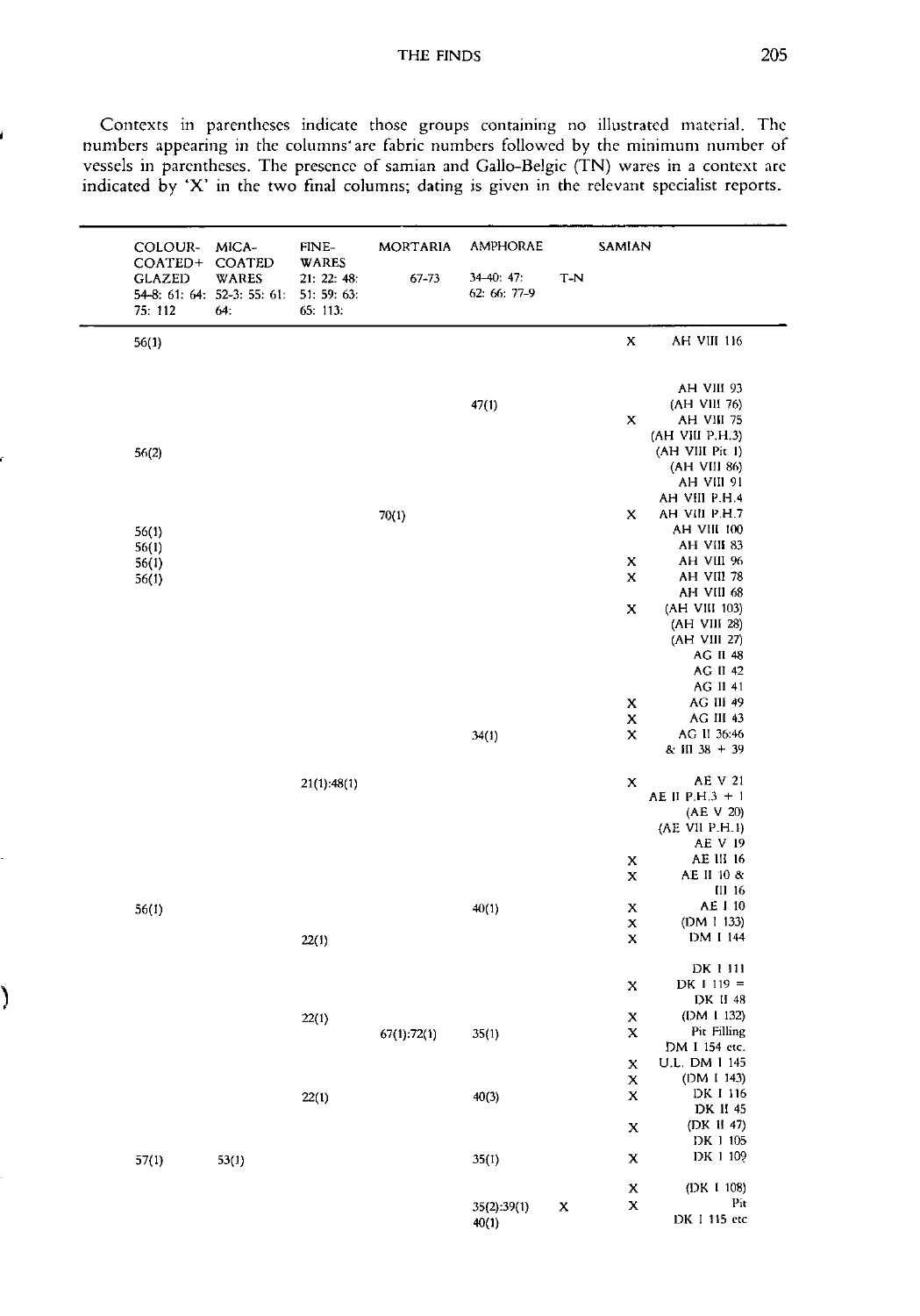|                          |                                             |                    |                                                                         |                                            | <b>COARSE WARES</b>                               |                   |                                      |                            |
|--------------------------|---------------------------------------------|--------------------|-------------------------------------------------------------------------|--------------------------------------------|---------------------------------------------------|-------------------|--------------------------------------|----------------------------|
|                          |                                             | $1 - 5$            | $6 - 10$                                                                | $11 - 15$                                  | $16 - 20$                                         | $23 - 27$         | 23-33                                | $41-6$ ; $49$ ;<br>74;76   |
| DK I 106                 |                                             | 4(3):5(1)          | 6(3)                                                                    |                                            |                                                   |                   | 29(1)                                |                            |
| DK II 46<br>DK I 102     |                                             | 4(1):5(1)          | 6(1):9(1)<br>6(1):9(1):                                                 | 13(1)                                      |                                                   |                   |                                      |                            |
| DK 1 103                 |                                             | 4(1)               | 10(1)                                                                   |                                            |                                                   | 23(1)             | 31(1)                                |                            |
| DK II 44                 |                                             |                    | 10(1)                                                                   |                                            |                                                   |                   |                                      |                            |
| DK II 43                 | (DK 1 112)                                  | 4(1)<br>4(1):5(1)  | 10(1).6(1)                                                              |                                            |                                                   | 25(1)             |                                      |                            |
|                          | (DK 1 117)                                  | 4(2)               |                                                                         |                                            | 20(1)                                             |                   |                                      |                            |
| (DK I 94)<br>(DK I 90)   |                                             | 5(1)<br>5(1)       | $6(1)$ :9(1)<br>6(1):9(2)                                               | 11(1)                                      | 17(1)                                             |                   |                                      |                            |
| DK 197                   |                                             | 4(1)               | 6(3)                                                                    |                                            | 16(1):17(4)                                       |                   | 31(1)                                |                            |
| DK I 110                 |                                             | 4(1):5(1)          | 6(4):9(3)<br>8(1)                                                       | 12(1)                                      | $10(1):11(1)$ $16(2):19(1)$ $25(1):27(1)$ $29(1)$ |                   |                                      |                            |
|                          | Tank Feature<br>DK 1 104 etc                | 5(2)               | 6(1)                                                                    |                                            |                                                   |                   |                                      |                            |
|                          | DM I $136 + 134$                            |                    | 6(1):9(1)                                                               | 11(1)                                      | 17(1)                                             | 23(1)             |                                      |                            |
| DK II 42                 |                                             | 4(3):5(2)          | 6(3):9(5)                                                               | 13(1)                                      | 17(10):19(1)<br>20(3)                             |                   | 29(1):32(1)                          |                            |
| DM I 158<br>DM 1 150     |                                             | 5(2)<br>4(1):5(1)  | 6(4)                                                                    |                                            | 17(1):20(1)                                       |                   |                                      |                            |
| DM I 137                 |                                             | 5(2)               | 6(3)                                                                    |                                            | $12(1):13(1)$ $17(2):19(1)$ $23(1)$<br>20(1)      |                   | 32(1)                                | 74(1)                      |
| (DK 1 91)                |                                             | 5(1)               |                                                                         |                                            |                                                   |                   |                                      |                            |
| (DK 1 92)<br>(AM I 63)   |                                             | 4(2):5(1)<br>3(2)  |                                                                         |                                            | 17(1)                                             |                   |                                      |                            |
| AM I 61                  |                                             | 1(1):4(1):<br>5(3) | 6(2):10(1)                                                              | 15(1)                                      |                                                   | 24(1).25(2) 29(1) |                                      | 41(1)                      |
| AM II 67                 |                                             |                    |                                                                         |                                            |                                                   |                   |                                      | 44(1)                      |
| AM II 59                 |                                             | 5(7)               | 6(13):9(1)                                                              | 11(22)                                     |                                                   |                   | 23(5):26(1) 29(10):30(1) 41(2):44(1) | 46(2)                      |
| <b>AM III 44</b>         |                                             | 5(1)               |                                                                         | $11(2):15(1)$ 17(1)                        |                                                   |                   | 29(1)                                |                            |
| AM III 45                | (AM III 43)                                 | 5(1)               |                                                                         | 11(1)                                      |                                                   |                   | 29(1)                                |                            |
|                          | (AM IV 44)<br>(AM II 66)                    |                    |                                                                         | 11(1)                                      |                                                   |                   | 29(1)                                |                            |
| AL VII 31                | AL II 39-45                                 | 4(1):5(5)          | 6(4):7(2)                                                               | 13(2):15(2)                                | 10(1):11(1): 17(3):19(1) 23(1):24(1) 32(1)        |                   |                                      | 41(1)                      |
| AK II 22                 | AK IV 39-42 ∫                               | 4(2):5(4)          | 6(5):9(1)                                                               | 15(1)                                      | 16(1):19(1):<br>$20(1)$ :                         |                   | 33(1)                                | 45(2)                      |
| (BC I 48)<br>(BC I 52)   |                                             | $5(1)$ :           | 9(1)                                                                    |                                            | 20(1)                                             |                   |                                      |                            |
| (BC I 45)                |                                             | 4(1)               |                                                                         |                                            |                                                   |                   |                                      |                            |
| (BC II 37)<br>(BC II 34) |                                             |                    | 6(2).10(2)<br>6(1)                                                      | 13(1)                                      | 19(1)                                             |                   | 30(1)                                |                            |
|                          | (DA IV 510)                                 | 4(1)               | 6(1):9(1):<br>10(1)                                                     |                                            |                                                   |                   |                                      |                            |
|                          | (DA IV 506)<br>(DA III 168)<br>(DA III 166) |                    | 5(1) Contaminated with late 3rd- early 4th- century A.D. sherds<br>6(1) | 15(1)                                      | 17(2)                                             |                   |                                      | 74(2)                      |
| AW 177<br>AW 172         |                                             | 1(1):5(1)          |                                                                         |                                            | $17(1):19(2)$ 26(1)                               |                   |                                      |                            |
| AW 171                   |                                             | 4(2)               | 7(2)<br>$6(2)$ :9(1)                                                    |                                            |                                                   |                   | 29(1)                                |                            |
| AW 179                   |                                             | 5(2)               | 6(7):9(1)                                                               | 12(1)                                      |                                                   |                   |                                      | 41(1):42(2)<br>43(1)       |
| AX II 58<br>AX II 43     |                                             | 5(6)               | 6(2):9(2)<br>6(2):8(1):                                                 | 15(1):17(1)<br>$11(1):15(1)$ $16(1):17(6)$ |                                                   |                   | 28(1)<br>31(1)                       | 45(2):46(1)                |
| AX II 42                 |                                             | 5(1)               | 10(1)<br>6(1):10(1)                                                     |                                            | 20(1)<br>17(1):20(1)                              |                   |                                      |                            |
| AX II 47<br>AX II 44     |                                             | 5(1)               | 6(2)                                                                    | 15(1)                                      | 18(1)                                             |                   |                                      | 74(1)                      |
| AX II 45                 |                                             | 5(2)               | 6(1):10(2)                                                              | 13(1):15(5) 17(2):18(1)                    |                                                   |                   | 31(1)                                |                            |
| AX II 41                 |                                             | $5(4)$ .           | 6(3)                                                                    |                                            | 16(1):17(5)<br>19(1).                             |                   |                                      | 44(1).45(1)<br>46(1):74(1) |
|                          |                                             |                    |                                                                         |                                            |                                                   |                   |                                      |                            |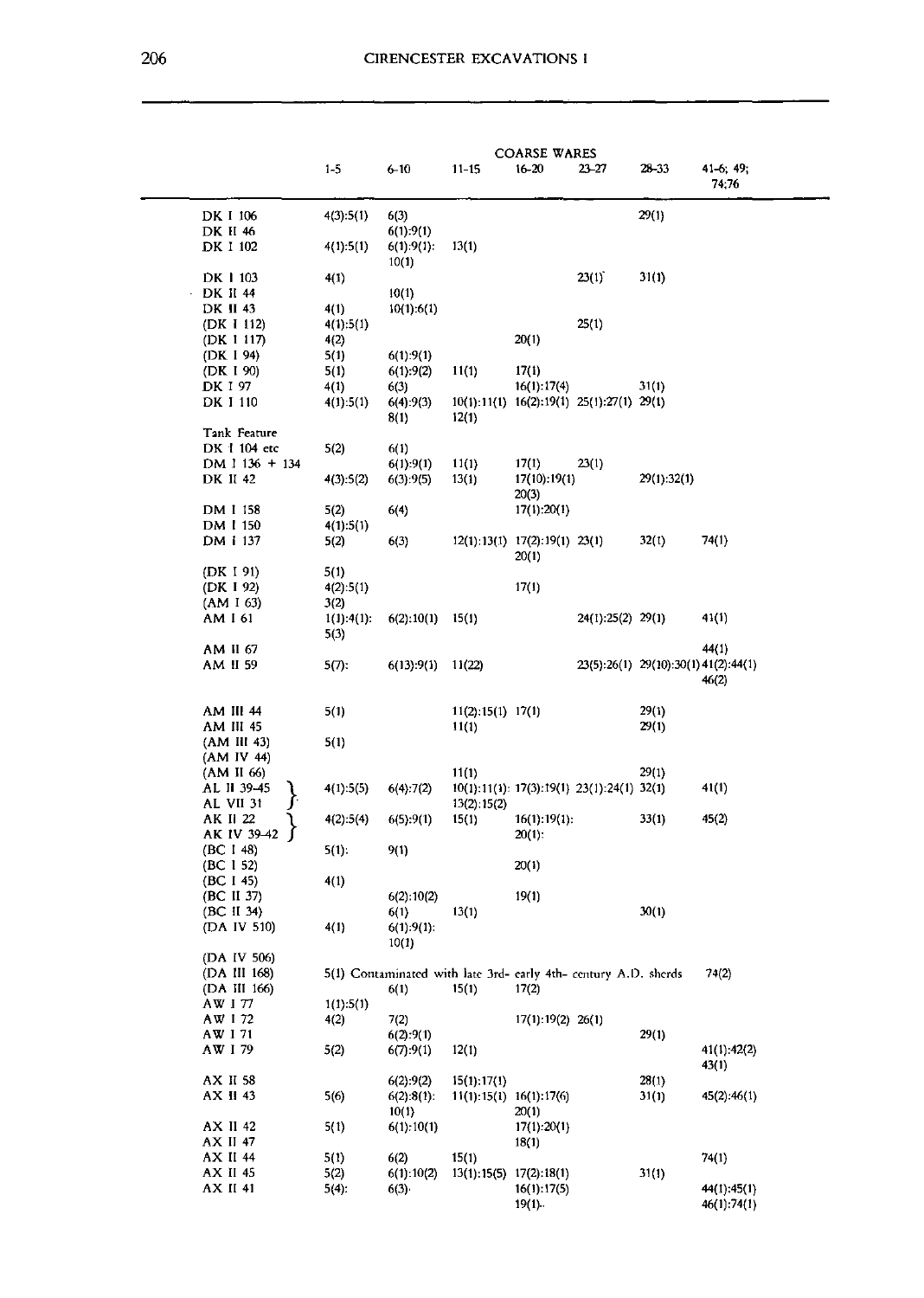| COLOUR-<br>COATED+       | MICA-<br><b>COATED</b>                      | FINE-<br><b>WARES</b>                  | <b>MORTARIA</b><br>$67 - 73$ | <b>AMPHORAE</b><br>$34-40:47:$ | T-N           | SAMIAN                            |                                     |
|--------------------------|---------------------------------------------|----------------------------------------|------------------------------|--------------------------------|---------------|-----------------------------------|-------------------------------------|
| <b>GLAZED</b><br>75: 112 | WARES<br>54-8: 61: 64: 52-3: 55: 61:<br>64: | 21: 22: 48:<br>51: 59: 63:<br>65: 113: |                              | 62: 66: 77-9                   |               |                                   |                                     |
|                          |                                             |                                        | 67(1):72(1)                  |                                |               | $_{\rm x}^{\rm x}$                | DK 1 106                            |
|                          |                                             |                                        |                              |                                |               |                                   | DK II 46                            |
|                          |                                             | 22(1)                                  | 67(1):71(1)                  | 40(1)                          |               | $\pmb{\mathsf{x}}$<br>$\mathbf x$ | DK 1 102                            |
| 57(1)                    |                                             |                                        |                              |                                |               | $\mathbf x$                       | DK 1 103                            |
|                          |                                             |                                        |                              |                                |               |                                   | DK II 44                            |
|                          |                                             |                                        |                              |                                |               | $\mathbf x$                       | DK II 43                            |
|                          |                                             |                                        |                              |                                |               | $\pmb{\mathsf{X}}$                | (DK I 112)                          |
|                          |                                             |                                        |                              |                                |               | $\mathbf x$<br>$\sim$             | $\boldsymbol{\gamma}$<br>(DK I 117) |
|                          |                                             |                                        |                              | 39(1):62(1)                    |               | $\mathbf x$                       | (DK I 94)                           |
|                          |                                             |                                        | 70(1)                        |                                |               | $\mathbf x$                       | (DK 1 90)                           |
|                          | 52(1)                                       |                                        |                              |                                |               | $\mathbf x$                       | DK 197                              |
| 56(1)                    | 55(1)                                       | 21(1)                                  | 70(1)                        |                                |               | $\mathbf x$                       | DK I 110                            |
|                          |                                             |                                        |                              |                                |               |                                   | Tank Feature                        |
|                          |                                             | 48(1)                                  |                              |                                |               | $\mathbf x$                       | DK 1 104 etc<br>DM 1 136 + 134      |
|                          |                                             |                                        | 68(1)                        | 40(1):34(1)                    |               | $\mathbf x$                       | DK II 42                            |
|                          |                                             | 22(1)                                  |                              |                                |               | $\mathbf x$                       | DM 1 158                            |
|                          |                                             |                                        |                              | 40(1)                          |               |                                   | DM I 150                            |
|                          |                                             |                                        |                              |                                |               | $\mathbf x$                       | DM I 137                            |
|                          |                                             |                                        |                              |                                |               |                                   | (DK 191)                            |
|                          |                                             |                                        |                              |                                |               |                                   | (DK 1 92)                           |
|                          |                                             |                                        |                              |                                |               |                                   | (AM 1 63)                           |
|                          |                                             |                                        |                              | 40(1)                          |               |                                   | AM I 61                             |
|                          |                                             |                                        | 70(1)                        |                                |               |                                   | AM II 67                            |
| $56(26)$ :               | 61(1)                                       | 21(2):22(1):                           | 68(2)                        | 34(3):38(1)                    |               | $\mathbf x$                       | AM II 59                            |
| 58(2):60(3)              |                                             | 48(2):51(4)                            |                              | 40(1):47(2)                    |               |                                   |                                     |
| 75(1)                    |                                             | 59(1)                                  |                              | 40(1)                          |               | $\mathbf x$                       | AM III 44                           |
| 56(2)                    |                                             | 22(1)                                  | 70(1)                        |                                |               |                                   | AM III 45                           |
| 56(2)                    |                                             |                                        |                              |                                |               |                                   | (AM III 43)                         |
|                          |                                             |                                        |                              | 38(1)                          |               |                                   | (AM IV 44)                          |
|                          |                                             |                                        |                              |                                |               |                                   | (AM II 66)                          |
|                          |                                             | 21(1):22(1):                           | 67(1):68(1):                 | 66(1)                          |               | $\mathbf x$                       | AL II 39-45                         |
|                          |                                             | 48(1):63(1)                            | 73(1)                        |                                |               |                                   | AL VII 31                           |
| 56(3)                    |                                             | 63(1):65(1)                            | 70(1)                        |                                | . $\mathbf x$ | $\mathbf X$                       | AK II 22                            |
|                          |                                             |                                        |                              |                                |               |                                   | AK IV 39-42                         |
|                          |                                             |                                        |                              |                                |               |                                   | (BC I 48)                           |
|                          |                                             |                                        |                              |                                |               |                                   | (BC I 52)                           |
|                          |                                             |                                        |                              |                                |               |                                   | (BC I 45)                           |
|                          |                                             |                                        |                              | 35(1)                          |               |                                   | (BC II 37)                          |
|                          |                                             |                                        |                              |                                | $\mathbf x$   | $\mathbf x$<br>$\bf X$            | (BC II 34)<br>(DA IV 510)           |
|                          |                                             |                                        | 68(1)                        |                                |               | $\mathbf x$                       | (DA IV 506)                         |
|                          |                                             |                                        |                              |                                |               | $\mathbf x$                       | (DA III 168)                        |
|                          |                                             |                                        |                              |                                |               | $\cdot$                           | (DAII 166)                          |
|                          |                                             |                                        |                              |                                |               | $\mathbf x$                       | AW 177                              |
|                          |                                             |                                        |                              |                                |               | $\mathbf x$                       | AW I 72                             |
|                          |                                             |                                        |                              |                                |               |                                   | AW 171                              |
|                          |                                             |                                        |                              |                                |               | $\mathbf x$                       | AW 179                              |
|                          |                                             | 21(1)                                  |                              |                                |               |                                   | AX II 58                            |
|                          |                                             |                                        | $\cdot$                      | 34(1):77(1)                    |               | X                                 | AX II 43                            |
|                          |                                             |                                        |                              |                                |               |                                   |                                     |
|                          |                                             |                                        |                              |                                |               | $\mathbf x$                       |                                     |
|                          | 52(1)                                       |                                        |                              | 35(1)                          |               |                                   |                                     |
|                          |                                             |                                        |                              | 38(1)                          |               |                                   | AX II 42<br>AX II 47<br>AX II 44    |
|                          |                                             | 22(1)                                  |                              | 35(1)                          |               | X<br>$\mathbf x$                  | AX II 45<br>AX II 41                |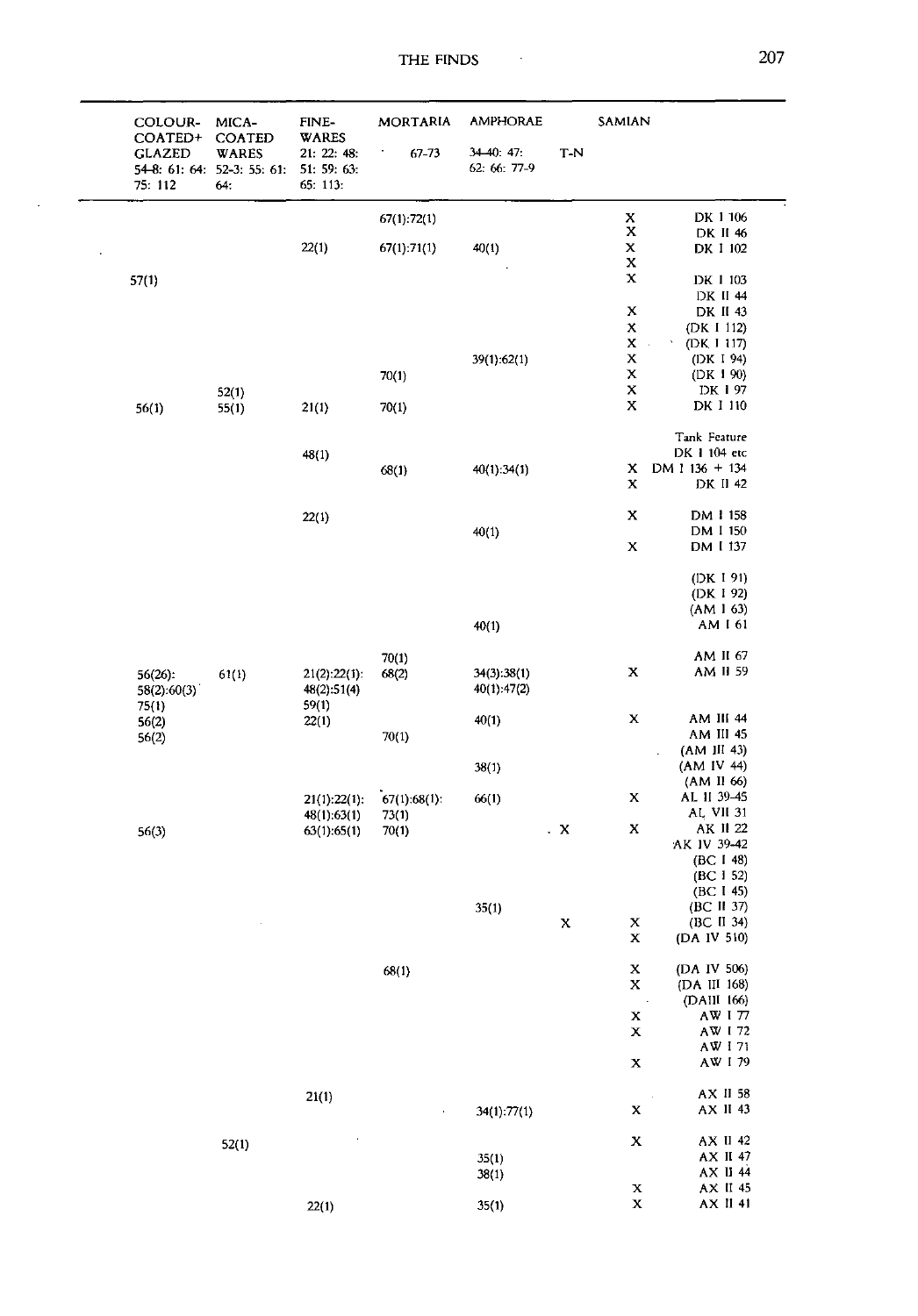|                  | <b>COARSE WARES</b> |                    |                          |                              |           |                     |                         |  |
|------------------|---------------------|--------------------|--------------------------|------------------------------|-----------|---------------------|-------------------------|--|
|                  | $1 - 5$             | $6 - 10$           | $11-15$                  | $16 - 20$                    | $23 - 27$ | $28 - 33$           | $41-6, 49;$<br>74:76    |  |
| $AX II 36 + 38$  |                     | $6(2)$ : 17(1)     |                          | 16(1)                        |           |                     | 45(1):74(1)             |  |
| AX II 35         |                     | 6(2)               |                          |                              |           |                     | 74(1)                   |  |
| <b>BZ</b> I 12   | 1(1):4(1)           | $6(3)$ :9(1)       | $13(1)$ $13(2)$<br>15(1) | $16(1):17(3)$ 24(1)<br>20(1) |           |                     | 45(1):50(1)             |  |
| $CG III 17 + 12$ | 4(1):5(2)           | 6(11):10(2)        | 13(1)                    | 17(2):20(1)                  |           |                     | 46(1)                   |  |
| CG IV 21         | 5(1)                | 6(5).9(1)          | 11(1)                    | 17(3)                        |           |                     | 42(3):49(1)             |  |
|                  |                     |                    |                          |                              |           |                     | 74(1)                   |  |
| <b>BZ</b> 1 20   |                     | 10(1)              |                          |                              |           |                     |                         |  |
| <b>BZ</b> 1 18   | 4(1):5(2)           | $9(3) \cdot 6(15)$ | 15(1)                    | 16(3):17(6)                  | 24(1)     | $29(3):30(1)$ 49(6) |                         |  |
| AY 118           | 5(2)                | 6(1)               |                          | 17(2)                        | 25(1)     |                     | 41(1)                   |  |
| $AY$   25 + 26   | 4(2):5(7)           | 6(4):7(1):         | 17(5):19(1)              |                              | 23(2)     |                     | 29(1):31(1) 41(1):42(1) |  |
|                  |                     | 9(1) 10(2)         |                          |                              |           |                     | 46(1)                   |  |

 $\ddot{\phantom{0}}$ 

J

 $\ddot{\phantom{0}}$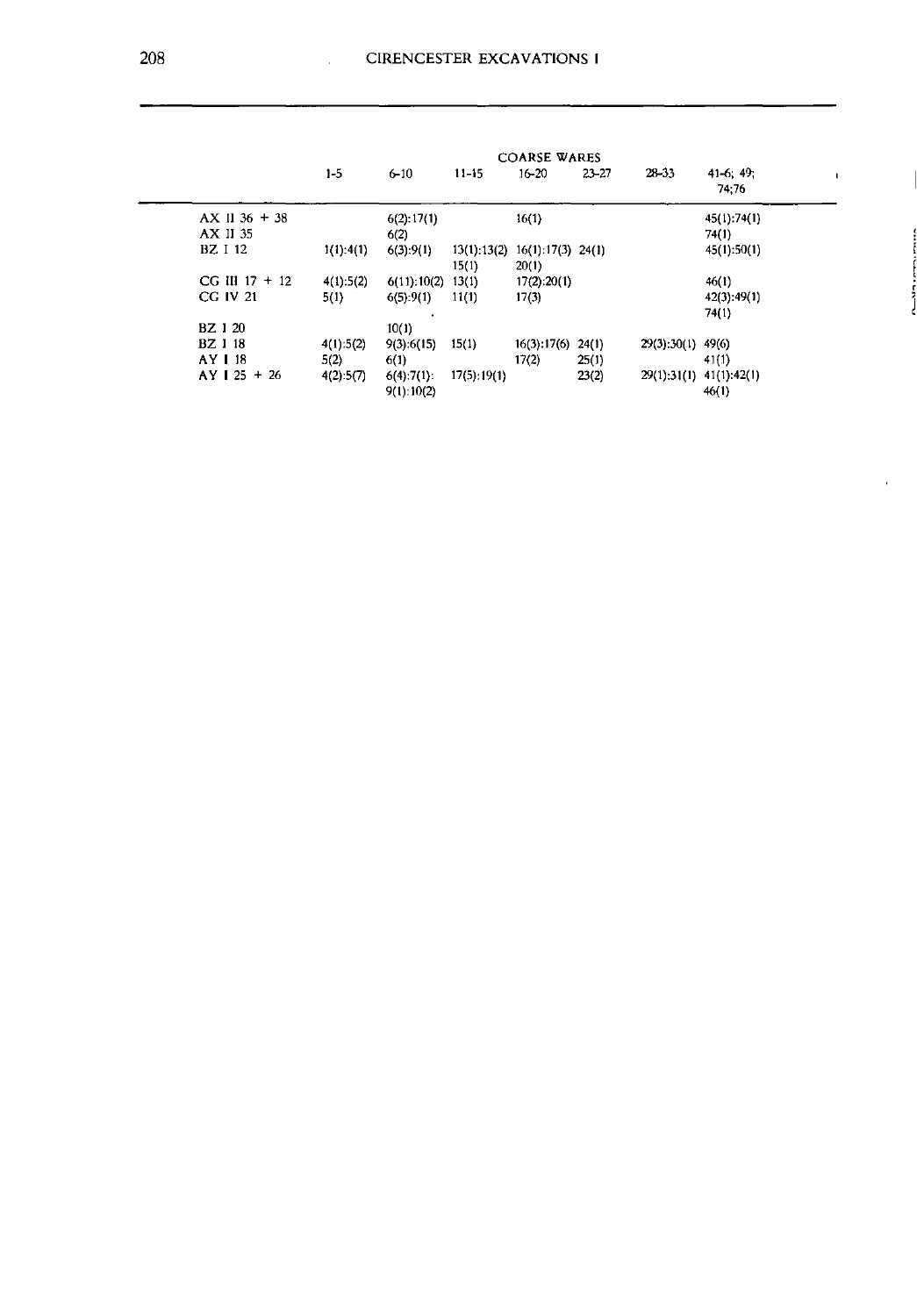| COLOUR- MICA-<br>COATED+ COATED<br><b>GLAZED</b><br>75: 112 | <b>WARES</b><br>$54-8: 61: 64: 52-3: 55: 61:$<br>64: | FINE-<br><b>WARES</b><br>21: 22: 48:<br>51:59:63:<br>65: 113: | <b>MORTARIA</b><br>$67 - 73$ | <b>AMPHORAE</b><br>$34-40.47$<br>$62:66:77-9$ | T-N | <b>SAMIAN</b> |                  |  |
|-------------------------------------------------------------|------------------------------------------------------|---------------------------------------------------------------|------------------------------|-----------------------------------------------|-----|---------------|------------------|--|
|                                                             | 52(1)                                                |                                                               |                              |                                               |     | x             | $AX II 36 + 38$  |  |
|                                                             |                                                      |                                                               | 67(1)                        |                                               |     | X             | AX II 35         |  |
|                                                             |                                                      | 22(1)                                                         |                              |                                               |     | X             | BZ I 12          |  |
|                                                             |                                                      |                                                               | 67(1)                        |                                               |     | $\mathbf{x}$  | $CG III 17 + 12$ |  |
|                                                             |                                                      |                                                               |                              |                                               |     | X             | CG IV 21         |  |
|                                                             |                                                      |                                                               |                              |                                               |     |               | <b>BZ</b> I 20   |  |
| 57(1)                                                       |                                                      |                                                               |                              | 35(1)                                         |     | X             | <b>BZ</b> I 18   |  |
|                                                             |                                                      |                                                               |                              |                                               |     |               | AY 118           |  |
|                                                             |                                                      | $21(1)$ : 48(1)                                               |                              |                                               |     |               | $AY$ 1 25 + 26   |  |